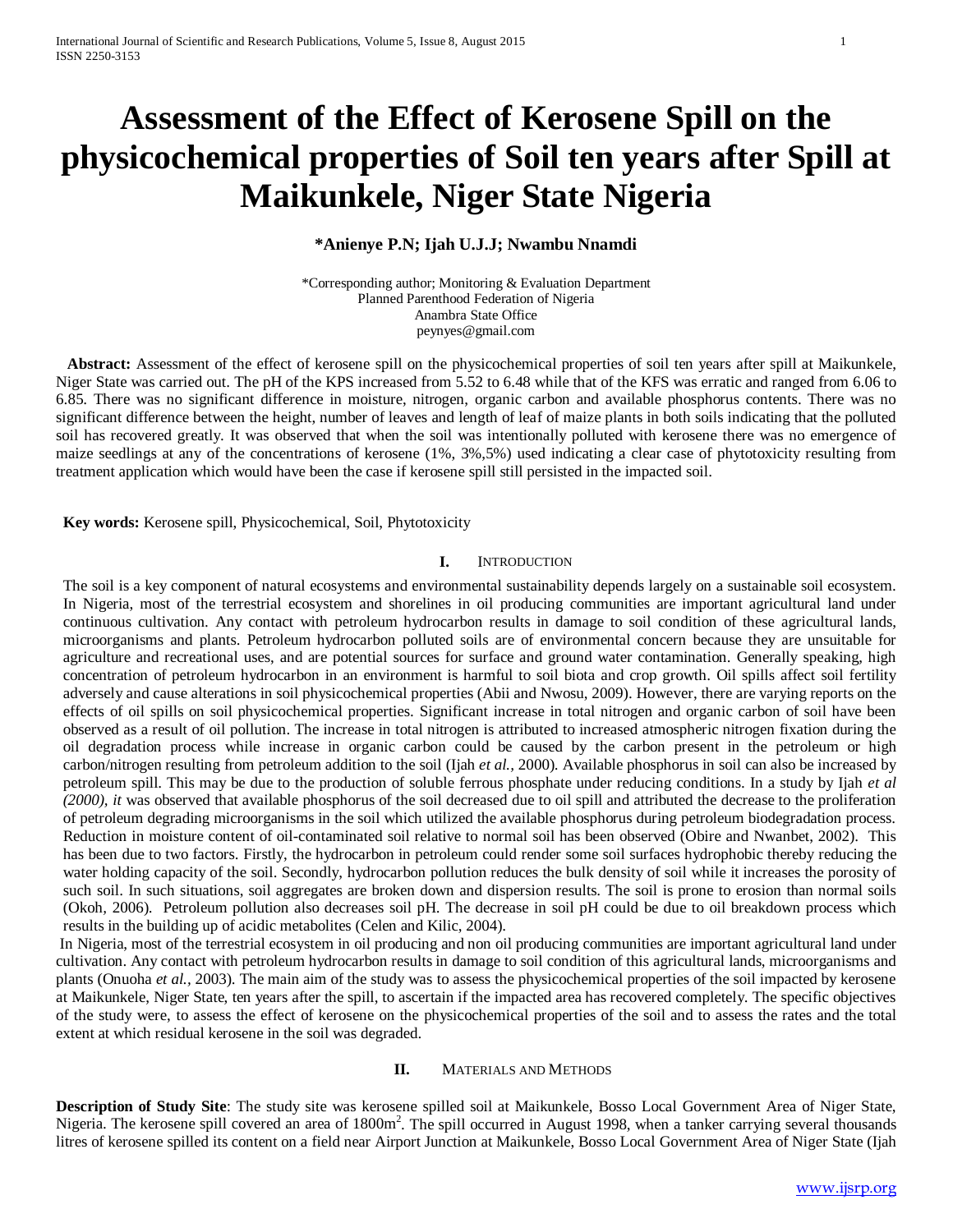International Journal of Scientific and Research Publications, Volume 5, Issue 8, August 2015 2 ISSN 2250-3153

*et al.,* 2000). The spillage withered grasses and shrubs for a period of over one year (Ijah *et al.,* 2000). At the time of first sampling in April 2008, the affected site was covered with grasses such as *Ajaratum coinzoides, Cylindrica indica, Sida acuta, Bohavia diffusa*  and *Aspilla africana*, similar to the unpolluted control site. The soil particle analysis revealed that the study site is made up of coarse sand, fine sand, and clay. Thus, the soil is a sandy loam soil with a good drainage system.

**Collection of Samples**: The kerosene polluted site was divided into two plots of 900m<sup>2</sup> each. Four soil samples were collected from each plot at random, making a total of eight bulk samples. The kerosene free soil was also divided into two plots of 900m<sup>2</sup> each and the samples were similarly collected. The samples were collected in polythene bags each month, for a period of six months (April-September) and transported to the laboratory for analysis.

### **Determination of Physicochemical Properties of Polluted Soil**

**PH - using PH meter**: The pH of both kerosene polluted and control soil was determined using pH meter (Crison Micro pH 2000 model). Five grammes (5g) of soil sample was suspended in 25ml of distilled water and mixed well. The pH meter was standardized at pH 7.0 using phosphate buffer solution after which the pH of the soil samples was determined by inserting the electrodes of the pH meter into the partly settled suspension.

**Moisture:** Moisture content of the soil samples was determined using dry weight method (Black, 1965). The loss in weight of the sample during drying is the moisture content. It was calculated using the formula below:

% Moisture content= $W_3-W_1 \times 100$ 

 $W_2-W_1$  1

 $W_1$  = weight of the dried dish without soil sample

 $W_2$  = weight of the dish + weight of soil sample before drying

 $W_3$  = weight of the dish + weight of soil sample after drying.

**Organic matter:** Organic matter content was determined using Walkley-Black (1965). This involves the use of  $1N K_2Cr_2O7$ ,  $H_2SO_4$ and Ferroin indicator to titrate with 0.5N FeS04 solution. The percentage organic matter content was calculated according to the formula below:

% organic matter in soil =  $(NK_2Cr_2O_7 - NFeSO_4) \times 0.003 \times 100 \times$  (f)

Weight (g) of air-dry soil

correction factor,  $f = 1.33$ 

 $N =$  Normality of solution  $\times$  ml of solution used

% organic matter in soil = % organic carbon  $\times$  1.729

**Nitrogen:** Nitrogen content of the soil samples was determined using macro kjeldah method (Black, 1965). The formula below was used to calculate the amount of nitrogen in the soil sample:

Amount of nitrogen (%)=  $V_1 - V_0$ 

 $10\times$  weight of sample  $(0.25g)$ 

 $V_1$  = titre value for the sample

 $V_0$  = titre value for the blank

**Available phosphorus:** The phosphorus content of the soil was determined using Jackson-Murphey (1962) method. 4.5g of air-dried soil passed through 2mm sieve was weighed into a 50ml capacity centrifuge tube and 30ml of extracting solution was added. The solution was shaken for one minute on a mechanical shaker and centrifuged at 2,000 revolutions per minute (rpm) for 15minutes. The suspension was decanted into an acid washed container 5ml of the extract was pipette into 50ml volumetric flask and distilled water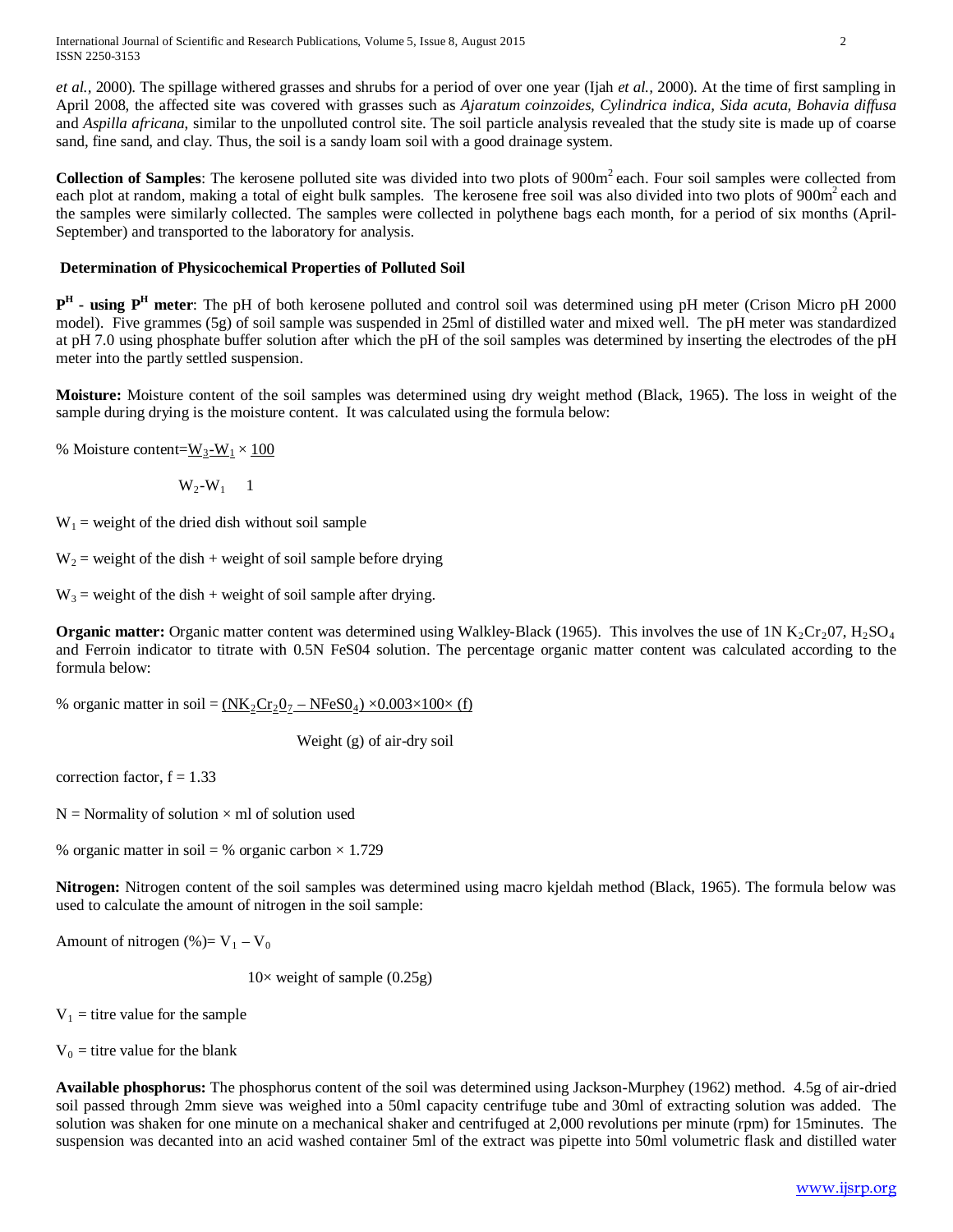was added to bring up the volume to approximately 40ml, 8ml of Antimony potassium tartarate was added and mixed thoroughly. The absorbance or optical density of the coloured solution was read at 882nm wavelength after 30minutes using spectrophotometer.

**Plant Toxicity Studies**: To determine if the kerosene polluted soil has recovered, soil was collected from the kerosene polluted site and kerosene free site and 1kg was weighed into each pot. Three pots contained polluted soil while the other three pots contained unpolluted soil. However another three pots that contained unpolluted soil (control) were treated with 1%, 3% and 5% kerosene respectively. Three maize seeds were planted per pot at 1cm depth on a 5cm x 5cm spacing. The experiment were placed outside the laboratory and watered daily. Observation was made on the growth of the plant, plant height, number of leaves, leaf length were recorded at an interval of three days for the period of fifteen days. Plant height was measured from the soil level to the terminal bud using a transparent meter rule, number of leaves were by visual counting of the leaves as the plant grew. Leaf length was measured from the lateral bud to the tip of the leaf (Odjegba and Sadiq, 2002).

**Statistical analysis:** The physicochemical properties in this study were analysed statistically using parametric tests involving the Analysis of Variance (ANOVA).

**Results:** The result reveals that the pH of kerosene polluted soil ranged from 6.12 to 6.48 while that of kerosene free soil ranged from 6.06 to 6.85 (Table 1:0). The results revealed that the pH values of kerosene free soil were higher in April to June and in August compared to those of kerosene polluted soil. The moisture content of kerosene polluted soil ranged from 5.45% to 7.60% while that of kerosene free soil ranged from 5.40% to 7.40% (Table 1:1). The moisture content of kerosene free soil were higher in April, May, July and the September than that of kerosene polluted soil. Statistical analysis of the data showed that pH of both sites were significantly different (P<0.05). However, no significant difference (P > 0.05) existed in the moisture levels of the two sites.

| Twere from the or her obene politice and her obene her bon |                        |                    |  |  |  |  |  |  |
|------------------------------------------------------------|------------------------|--------------------|--|--|--|--|--|--|
| Months                                                     | kerosene polluted soil | Kerosene free soil |  |  |  |  |  |  |
| April                                                      | 6.21                   | 6.28               |  |  |  |  |  |  |
| May                                                        | 5.52                   | 6.45               |  |  |  |  |  |  |
| June                                                       | 6.48                   | 6.85               |  |  |  |  |  |  |
| July                                                       | 6.12                   | 6.06               |  |  |  |  |  |  |
| August                                                     | 6.42                   | 6.49               |  |  |  |  |  |  |
| September                                                  | 6.38                   | 6.32               |  |  |  |  |  |  |
|                                                            |                        |                    |  |  |  |  |  |  |

Table 1:0. PH of kerosene polluted and kerosene free soil

Table 1:1. Moisture contents of kerosene polluted soil and kerosene free soil

| Moisture level (%) of: |                        |                    |  |  |  |
|------------------------|------------------------|--------------------|--|--|--|
| Months                 | kerosene polluted soil | Kerosene free soil |  |  |  |
| April                  | 6.33                   | 6.91               |  |  |  |
| May                    | 5.88                   | 5.94               |  |  |  |
| June                   | 7.60                   | 7.40               |  |  |  |
| July                   | 5.45                   | 5.76               |  |  |  |
| August                 | 5.56                   | 5.40               |  |  |  |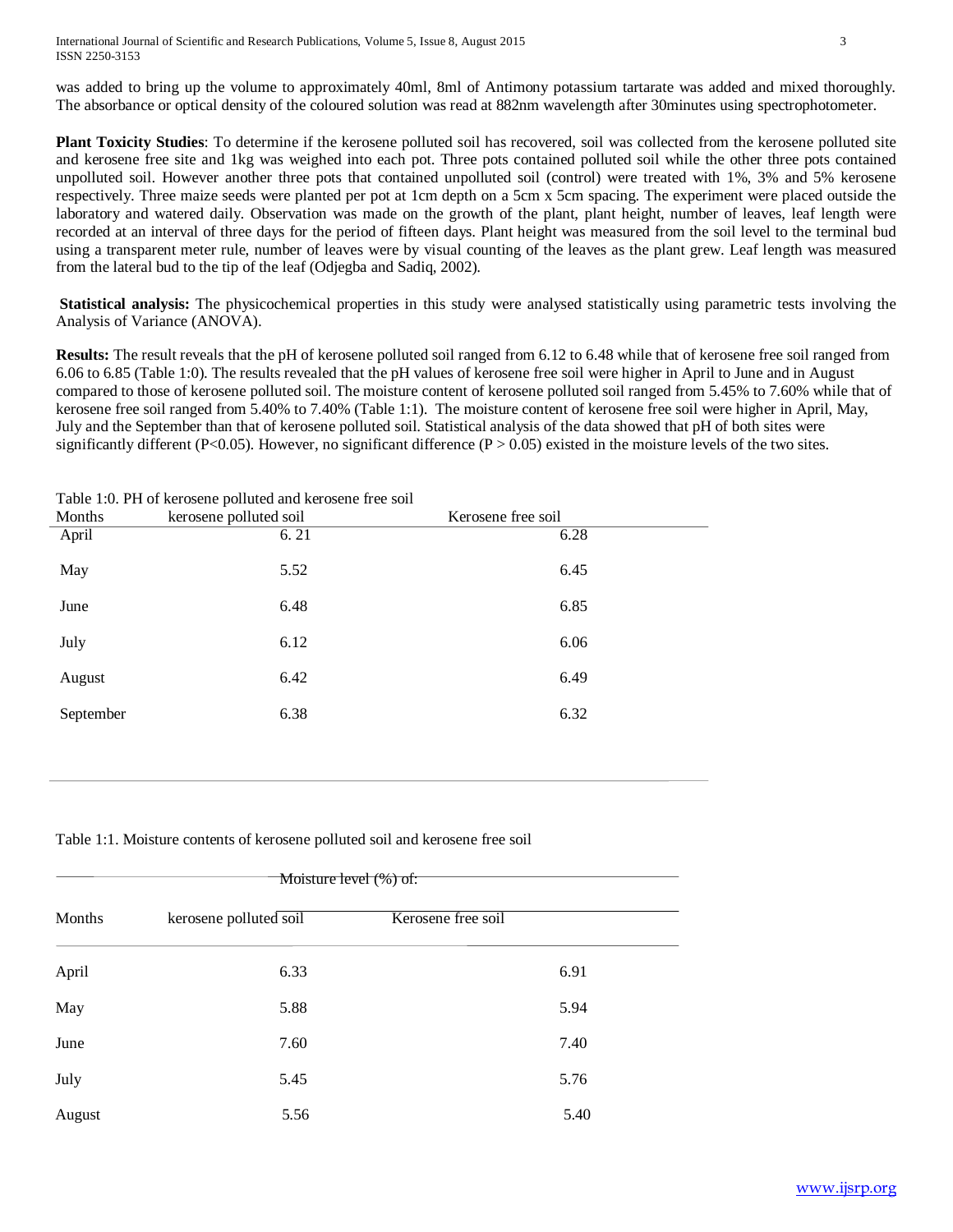| September | 5.55 | 5.65 |
|-----------|------|------|
|-----------|------|------|

The results revealed that the nitrogen content of kerosene polluted soil ranged from 0.014% to 0.018% while that of kerosene free soil ranged from 0.014% to 0.017% (Table 1:3). The results indicated that there was availability of more nitrogen in kerosene polluted soil in April, June and August than kerosene free soil.

Statistical analysis of the data showed that the nitrogen contents of both sites were not significantly different (P>0.05). The results revealed that the available phosphorus level of kerosene polluted soil ranged from 1.54ppm to 1.95ppm while that of kerosene free soil ranged from 1.47ppm to 1.91ppm(Table 1:4). The phosphorus level of kerosene polluted soil was higher than that of kerosene free soil, throughout the period of study. However, there was no significant difference (P> 0.05) in the phosphorus level of the two sites.

Nitrogen content (%) of: Months kerosene polluted soil Kerosene free soil April 0.018 0.012 May 0.014 0.014 June 0.017 0.015 July 0.016 0.017 August 0.018 0.016 September 0.016 0.017

Table 1:3. Nitrogen content of kerosene polluted soil and kerosene free soil

Table 1:4. Available phosphorus content of kerosene polluted soil and kerosene free soil

|           | Available phosphorus (ppm) of:  |                             |  |  |  |
|-----------|---------------------------------|-----------------------------|--|--|--|
| Months    | kerosene polluted soil<br>(ppm) | Kerosene free soil<br>(ppm) |  |  |  |
| April     | 1.93                            | 1.91                        |  |  |  |
| May       | 1.54                            | 1.47                        |  |  |  |
| June      | 1.95                            | 1.90                        |  |  |  |
| July      | 1.92                            | 1.88                        |  |  |  |
| August    | 1.87                            | 1.82                        |  |  |  |
| September | 1.92                            | 1.84                        |  |  |  |
|           |                                 |                             |  |  |  |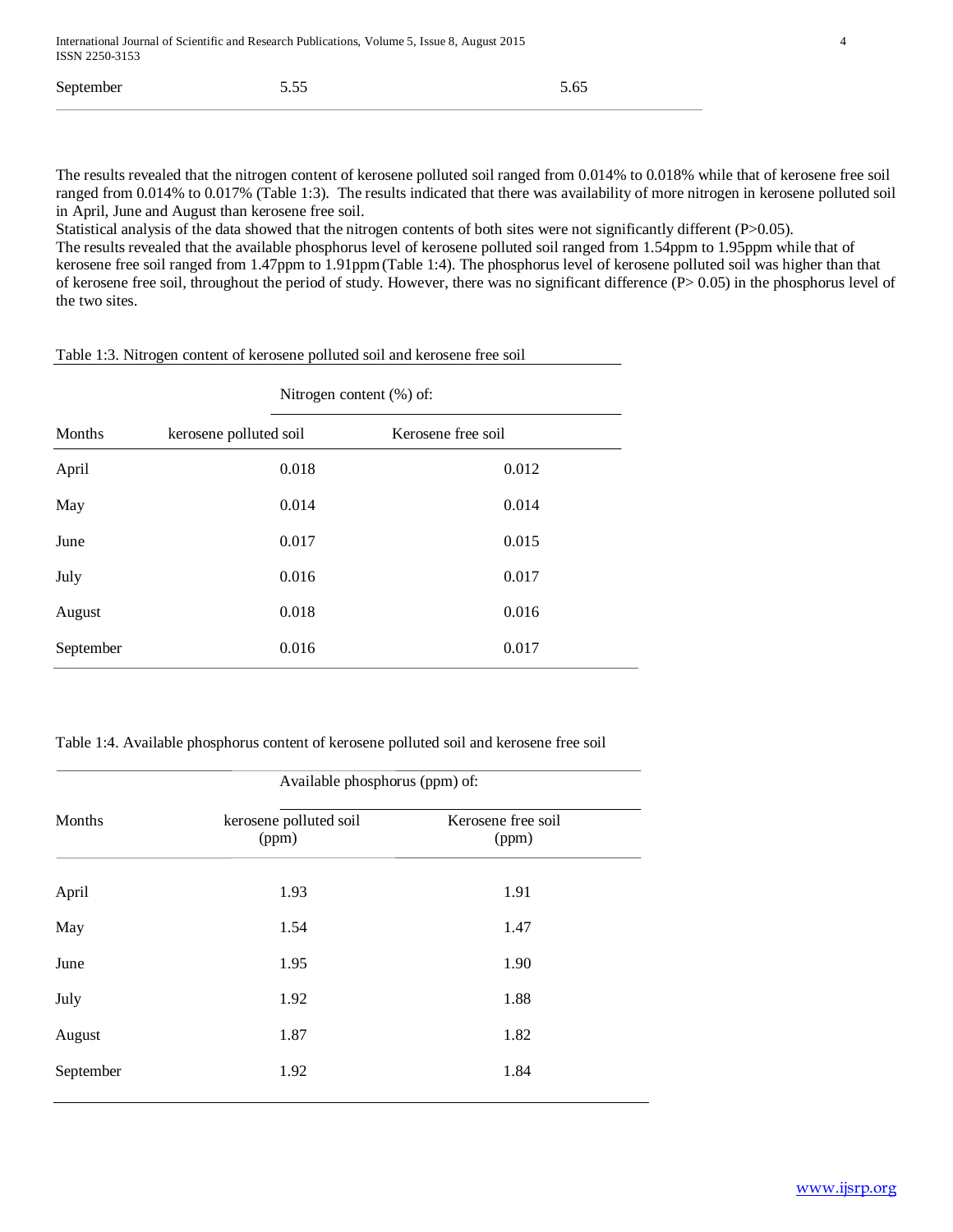International Journal of Scientific and Research Publications, Volume 5, Issue 8, August 2015 5 ISSN 2250-3153

The results revealed that the organic carbon of kerosene polluted soil ranged from 4.0% to 8.4% while that of kerosene free soil ranged from 4.2% to 8.6% (Table 1:5). The organic carbon of kerosene free soil was higher than that of kerosene polluted soil from April till September (Table 1:5). However, statistical analysis revealed that no significant difference  $(P > 0.05)$  existed in the organic carbon contents of the two sites.

Table 1:5. Organic carbon content of kerosene polluted soil and kerosene free soil

|           |                        | Organic carbon (%) of: |
|-----------|------------------------|------------------------|
| Months    | kerosene polluted soil | Kerosene free soil     |
| April     | 7.6                    | 8.5                    |
| May       | 5.2                    | 5.6                    |
| June      | 4.0                    | 4.2                    |
| July      | 5.8                    | 6.5                    |
| August    | 6.2                    | 6.8                    |
| September | 8.4                    | 8.6                    |

The results revealed that the height of maize plants (Plate 1*)* in kerosene polluted soil ranged from 3.0 cm to 6.5 cm while in kerosene free soil the height of plant ranged from 2.5 cm to 6.2 cm (Table 1:6). The height of plants in kerosene polluted soil and kerosene free soil increased gradually from 3days to 15days after planting. Generally, the height of the plants were higher in kerosene polluted soil than in kerosene free soil. Using Analysis of Variance, ANOVA, it was revealed that the difference in height of plants between the two sites was not significant (P>0.05).

The results revealed that the number of leaves of maize plants (Plates 1) in kerosene polluted soil ranged from 2.0 to 6.0 while in kerosene free soil the number of leaves ranged from 1.0 to 5.0 (Table 1:6). The number of leaves in kerosene polluted soil and kerosene free soil increased gradually from 3days to 15days after planting. It was however observed that there was no significant difference (P>0.05) in number of leaves in both soils.

The results revealed that the length of leaves of maize plants (Plate 1:0) in kerosene polluted soil ranged from 5.0cm to 24.0cm while in kerosene free soil the length of leaves ranged from 5.0cm to 22.0cm (Table 1:6).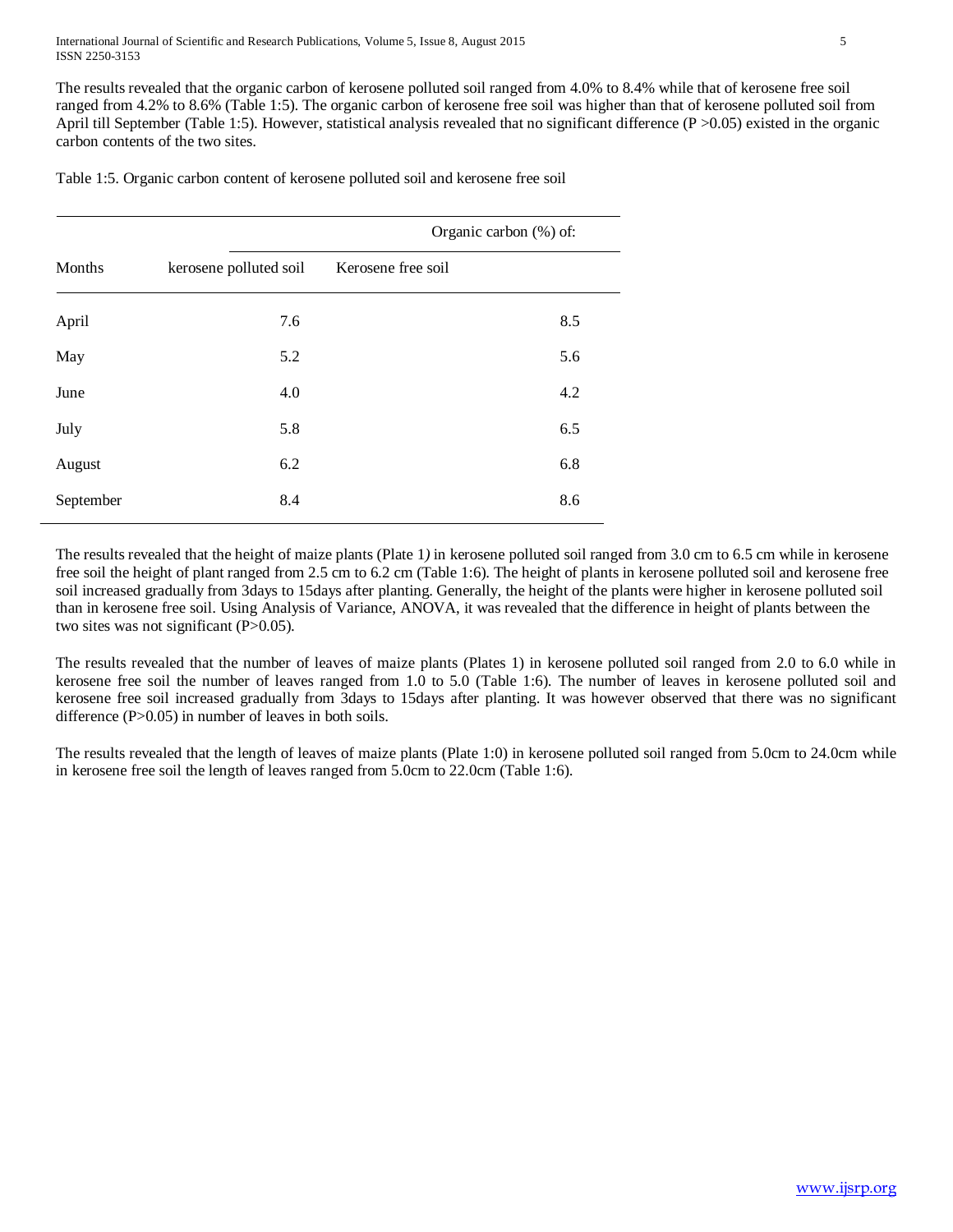

Plate 1:0. Maize seedlings in kerosene polluted soil (KPS) and kerosene free soil (KFS).

| Time   |                 |            |                |     | Height of plants (cm) Number of leaves length of leaves (cm) |            |
|--------|-----------------|------------|----------------|-----|--------------------------------------------------------------|------------|
| (days) | <b>KPS</b>      | <b>KFS</b> | KPS KFS        |     | <b>KPS</b>                                                   | <b>KFS</b> |
| 3      | $3.0\quad 2.5$  |            | 2.0            | 1.0 | 5.0                                                          | 5.0        |
| 6      | $4.0 \quad 3.0$ |            | 3.0            | 3.0 | 7.0                                                          | 7.0        |
| 9      | $5.5\quad 5.0$  |            | 4.0            | 4.0 | 13.0 12.0                                                    |            |
| 12     | $6.3\quad 6.0$  |            | $5.0\quad 5.0$ |     | 20.0 19.0                                                    |            |
| 15     | 6.5             | 6.2        | 6.0            | 5.0 | 24.0 22.0                                                    |            |

Table 1:6. Growth indicators on maize grown on kerosene polluted soil

KPS: Kerosene polluted soil, KFS: Kerosene free soil

The results indicated that the length of leaves in kerosene polluted soil increased sharply from 3days to 15days after planting. Similar trend was observed in the kerosene free soil. Generally, the length of leaves in kerosene polluted soil were relatively longer than those of kerosene free soil. Statistical analysis of the data revealed that there was no significant difference (P>0.05) in length of leaves in both soils. The effect of kerosene on various growth parameters of maize is presented in Table 1:7. There was no emergence of maize seedlings at any of the concentrations of kerosene (1%, 3%, 5%) used, which is a clear case of phytotoxicity resulting from treatment application (Plate 1:1). In the control experiment, where no kerosene was applied the seeds germinated and the plants grew (Plate 1:0).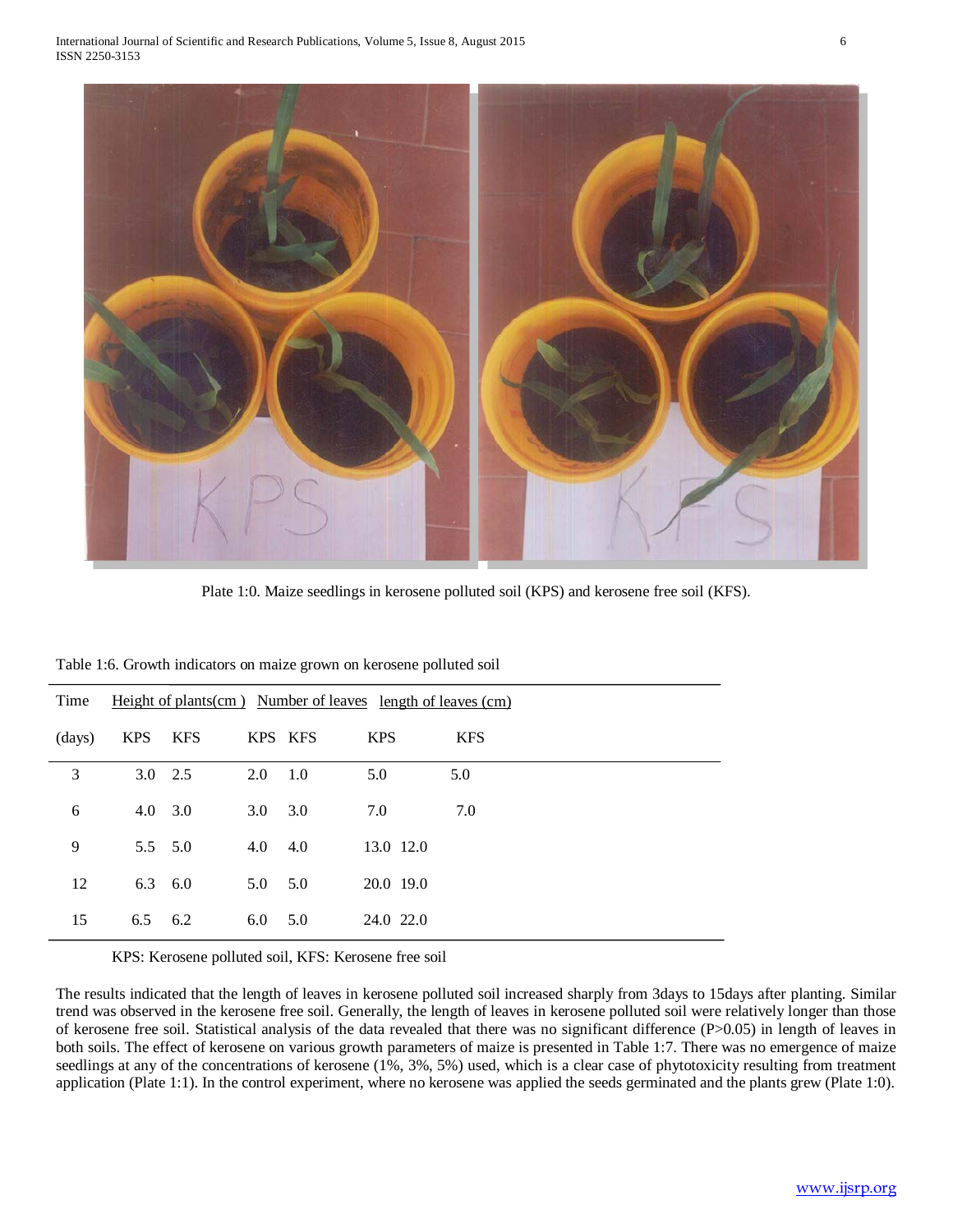

Plate 1:1. Growth parameters of maize in soil intentionally polluted with: A: 1% Kerosene, B: 3% kerosene, C: 5% kerosene. Table 1:7. Growth parameters of maize in soil intentionally polluted

| Kerosene in soil |                     |                   | 15 DAP                   |                          |
|------------------|---------------------|-------------------|--------------------------|--------------------------|
| (% )             | Seed<br>germination | Plant height.(cm) | Leaf number              | Leaf length (cm)         |
| $\mathbf{1}$     | <b>NSG</b>          | -                 | -                        | $\overline{\phantom{a}}$ |
| 3                | <b>NSG</b>          |                   | $\overline{\phantom{a}}$ | -                        |
| 5                | <b>NSG</b>          |                   |                          | $\overline{\phantom{a}}$ |

DAP : Days after planting, NSG: No seed germination, -: Negative result